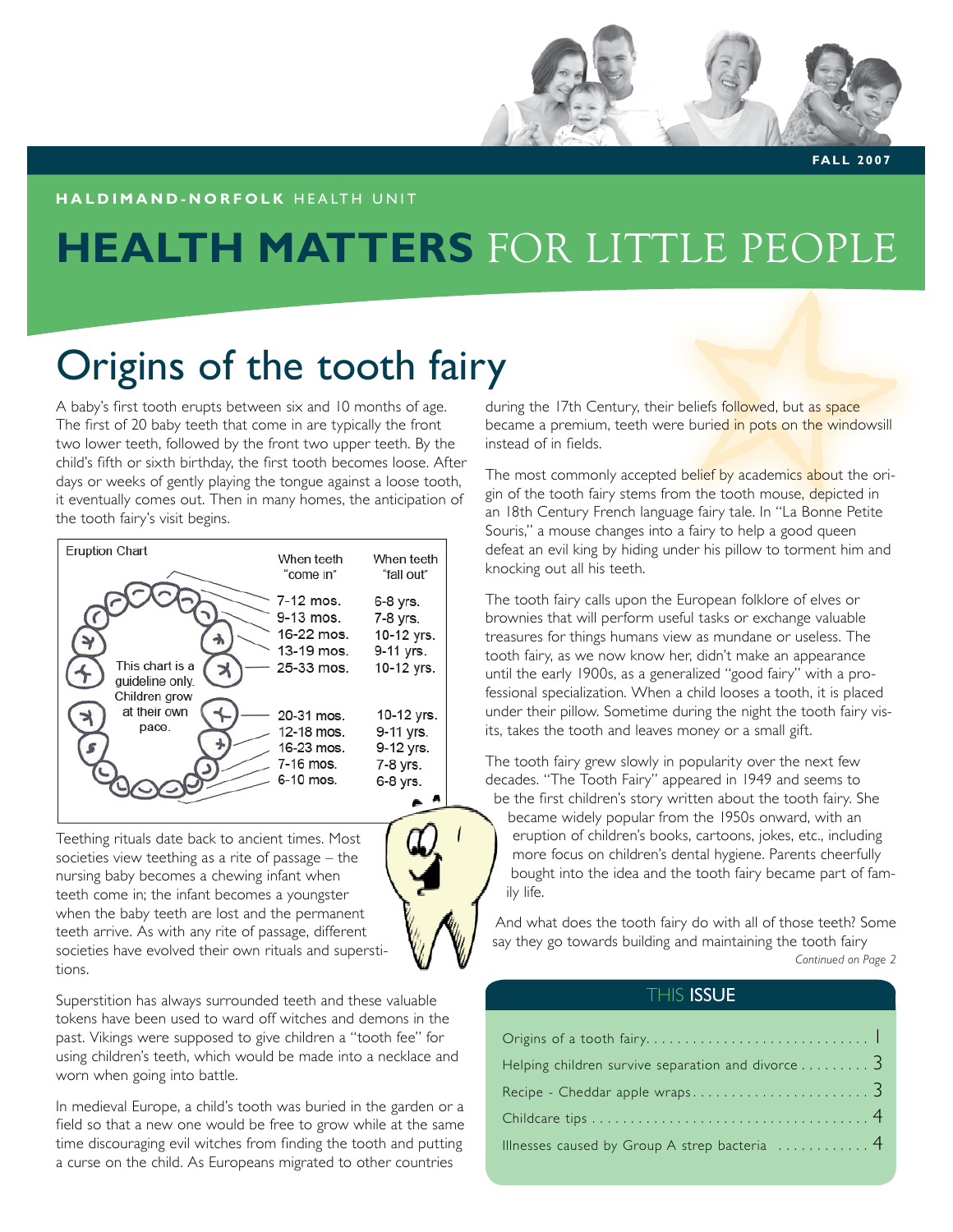#### *Continued from Page 1*

castle, where the tooth fairy lives with her helpers.

Tooth fairy economics have been closely studied. Rosemary Wells, known as the world's leading tooth fairy authority, tracked the exchange rate for teeth from 1900 to 1980 against the consumer price index and found that the tooth fairy has kept up with inflation. Another survey in the mid 1990s claimed the going rate had increased to nearly two dollars from a dime, 25 years previously. Wells noted the significance of rites of passages for children. Most children start losing their baby teeth around age five or six, coincidentally the time when they're starting school. Shedding teeth can be annoying and frightening, but is also a sign of growing up. Ms. Wells suggests that giving a child a treat for the lost tooth is a way of softening the scariness surrounding the process.

Animals take the place of the fairy in several countries. In Argentina and Sweden, a child places his or her tooth in a glass of water. Overnight a magical mouse drinks the water, takes the tooth and leaves money. Philippine children leave their teeth on the windowsill for the tooth rat. The next morning, the tooth is gone and the tooth rat has left them money.

In other countries, such as Columbia and South Africa, children leave the tooth under the pillow or put it in a slipper and wait for a mouse to take the tooth and leave money or a gift. In Guatemala, Haiti and Brazil, children are instructed to throw their teeth on the roof. Additional rituals include chants asking for a new healthy tooth.

In African countries, such as Nigeria and Benin, there are a variety of tooth customs. In one custom, boys hold the tooth in a fist with eight other small stones, for a total of nine, while girls hold six stones. The children are instructed to close their eyes tightly, shout their names and the words, "I want my tooth back" and then run away, while the other children are instructed to bury the tooth in the ground. If a lizard sees the tooth, a new

one will not grow, so it is important to keep the tooth hidden.

In Chile and Costa Rica, children give the tooth to their mothers to make a charm, which the mothers then give back to the child. Many countries advise children to leave the tooth in particular places. Kids in China and Thailand place lower teeth on the roof and the top teeth at the foot of the bed or under the bed, while kids from Russia bury their teeth. In other countries, such as Taiwan and Greece, children are instructed to throw the tooth on the roof for good luck. In Greece, the children also make a wish for strong and healthy teeth.



While family traditions can be fun and imaginative, good oral health is more than making a wish for strong and healthy teeth. Whether the legend involves a tooth rat, or a tooth fairy, losing a baby tooth is a great opportunity for parents to talk with their children about practicing good dental health habits.

*Submitted by Kim Casier, Dental Hygienist.*

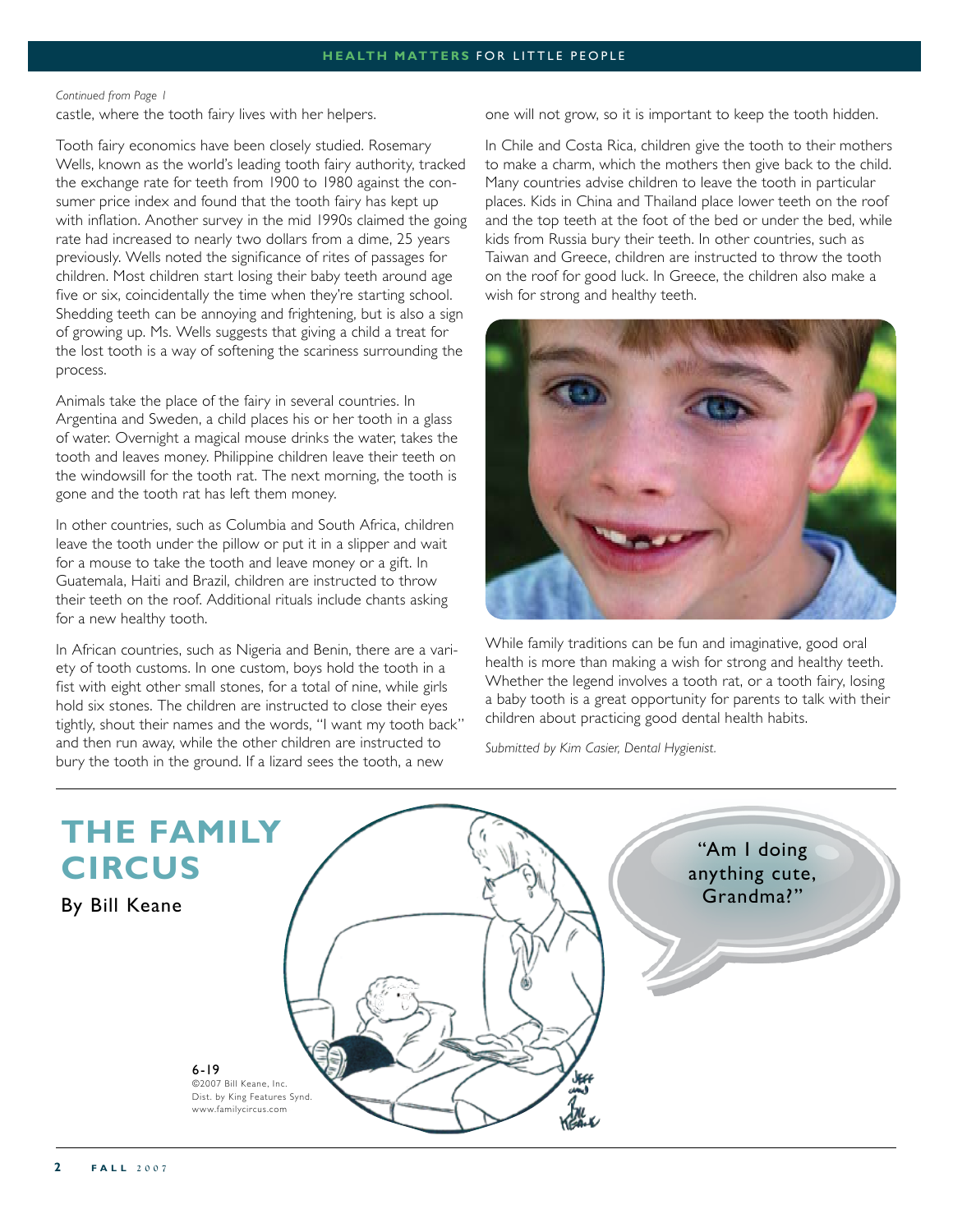### Helping children survive separation and divorce

Learning that their parents are separating can be one of the most difficult experiences for children. They may very well be frightened that their world is falling apart and everything familiar is being taken away. Breaking the news to children is also very hard for the parent. There are some key points for parents to keep in mind that might help to make this difficult process a little easier:

- Reassure your children that they are not the reason for the separation. Let them know they are, and always will be, loved.
- Try to be as clear as possible with them about practical aspects surrounding the separation, such as where and with whom they will live. Children, regardless of their age, need to feel secure. (It is normal for preschool children to act out by displaying regressive behaviour, such as bedwetting or sucking their thumbs, if they feel insecure or unloved.)
- Let them know about the separation in a timely fashion. Giving them too much notice will only cause them to become more anxious (seven to 10 days is a reasonable amount of time).
- Set up a support network for your children, whether it's an extended family or other people who have a strong rapport with your children (a friend's parents, teacher or anyone close to your child).
- Listen to your children. Their reaction to a separation is not unlike that of a death. Their feelings of grief and loss are painful for them, and it can be very hard for parents to watch, as they feel responsible. Reassure them that their feelings are important to you.
- Be consistent and reliable with your children. Don't make promises to them that you can't keep. Parents sometimes feel they need to compensate for the loss by overcompensating or "spoiling" their children. Discipline should be consistent. Children need to know their boundaries for behaviour.

Living apart from your children does not mean that your role is any less important to them. Their contact with you, and knowing that you love them and want to maintain a prominent role in their lives, will serve to improve their feelings of self-worth and well-being. Counselling may help to make the transition smoother.

Children are resilient, and have a huge capacity to cope with difficult situations and grow from them. The skills they develop as they navigate through this challenge will stay with them and help them later on in their lives.

#### References:

- http://www.theparentreport.com/resources/ages/preschool/ family\_life/382.html.
- http://www.phac-aspc.gc.ca/publicat/mh-sm/divorce/5\_e.html.

*Submitted by Lynda Burville, Public Health Nurse.*

### Cheddar Apple Wraps

*This great snack has three of the four food groups from Canada's Food Guide to Healthy Eating!*

*Ready in: 8 minutes Servings: 2 servings* 

### *1 apple*

*120g (4 oz) cheddar cheese 2 whole-wheat tortillas 125 ml (½ cup) low-fat yogurt, vanilla or fruit-flavoured* 

- Wash the apple under cool tap water. Carefully cut the apple into matchstick pieces. *(Do not peel.)*
- *Using a grater, grate the cheddar cheese. •*
- *Top each tortilla with equal amounts of apple, cheese and yogurt. •*
- *Fold sides of tortilla over fillings and enjoy! •*

*Recipe adapted from www.dairygoodness.ca (Dairy Farmers of Canada)*